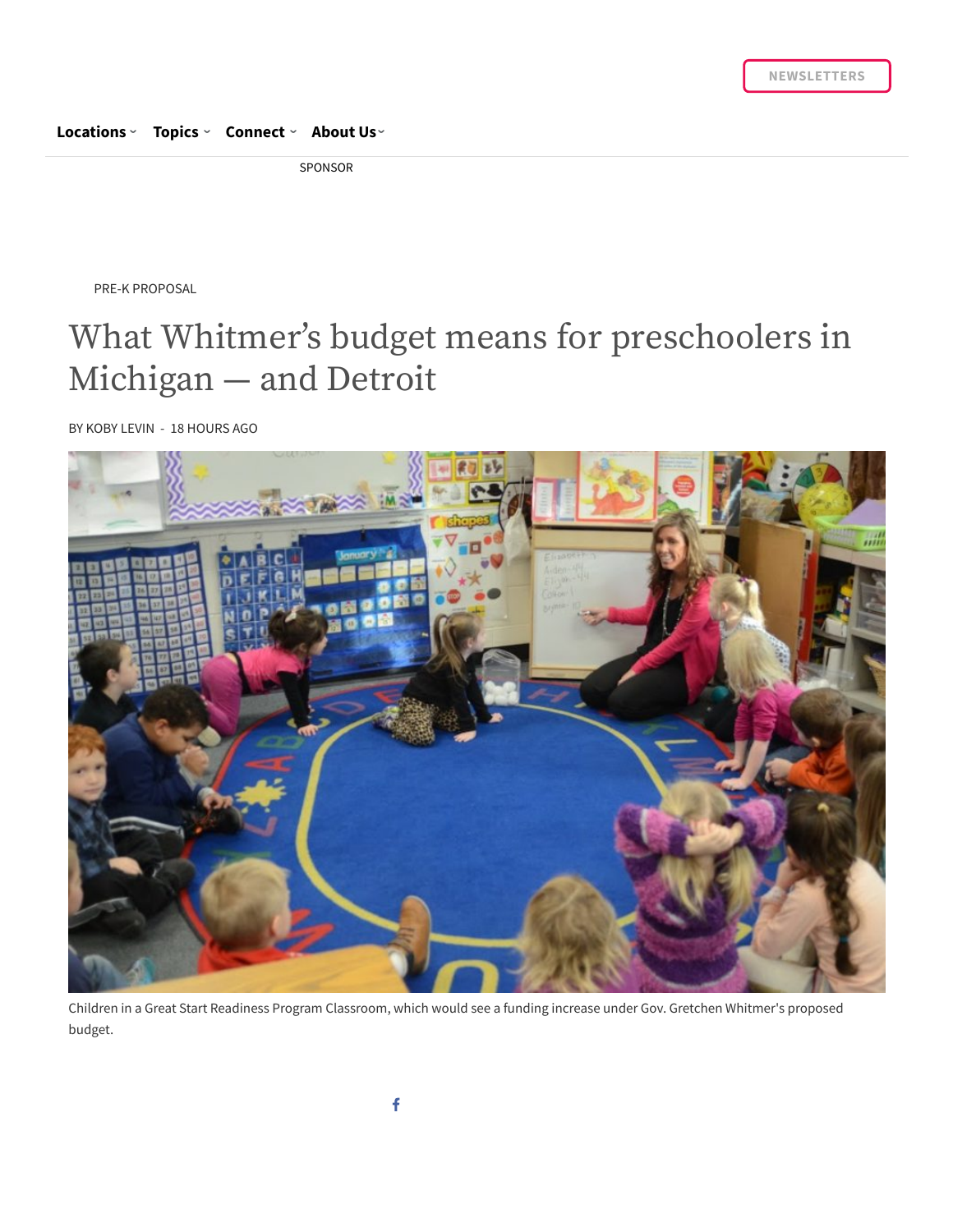Gov. Gretchen Whitmer campaigned hard on the promise of offering preschool to every Michigan 4-year-old. Now she says it could still happen — just not this year.

SPONSOR

Whitmer's first budget proposal does take a step in that direction, opening Michigan's highly regarded free pre-kindergarten program to thousands of additional families while also boosting the state budget for child care.

That was welcome news to advocates of early childhood education, who know that Whitmer is trying to simultaneously increase access to child care, address major problems in infrastructure and K-12 education, and fend off what is sure to be a strong political challenge from the Republican-controlled Legislature.

"We have limited dollars to do everything we need to in our state, but she (Whitmer) is committed to education and to kids, and she understands the importance of early investment," said Gilda Jacobs, president of the Michigan League for Public Policy, and a former Democratic state senator.

Mayor Mike Duggan has repeatedly fl[oated](https://www.detroitnews.com/story/news/local/detroit-city/2019/01/22/duggan-universal-preschool-detroit-neighborhood-growth/2608023002/) the possibility of a Detroit-specific universal pre-K program. But under Whitmer's budget, the [windfall](https://www.chalkbeat.org/posts/detroit/2019/02/07/universal-pre-k-for-detroit-affordable-child-care-how-will-michigan-spend-new-federal-funds/) of federal funding that he'd been eyeing would be allocated to child care statewide, raising questions about where Duggan would find the money to pay for plan.

If approved by the state Legislature  $-$  a big ["if"](https://www.chalkbeat.org/posts/detroit/2019/03/05/gretchen-whitmer-wants-to-boost-school-funding-in-michigan-does-she-have-a-chance/)  $-$  Whitmer's budget would nonetheless make it easier for the youngest Detroiters to get the well-documented benefits of early education. Under the proposal, a family of four making roughly \$77,000 a year would be eligible for the Great Start Readiness Program, the state's high-quality program for 4-year-olds. At least 85 percent of families in Detroit fall below that threshold, according to census data from 2017.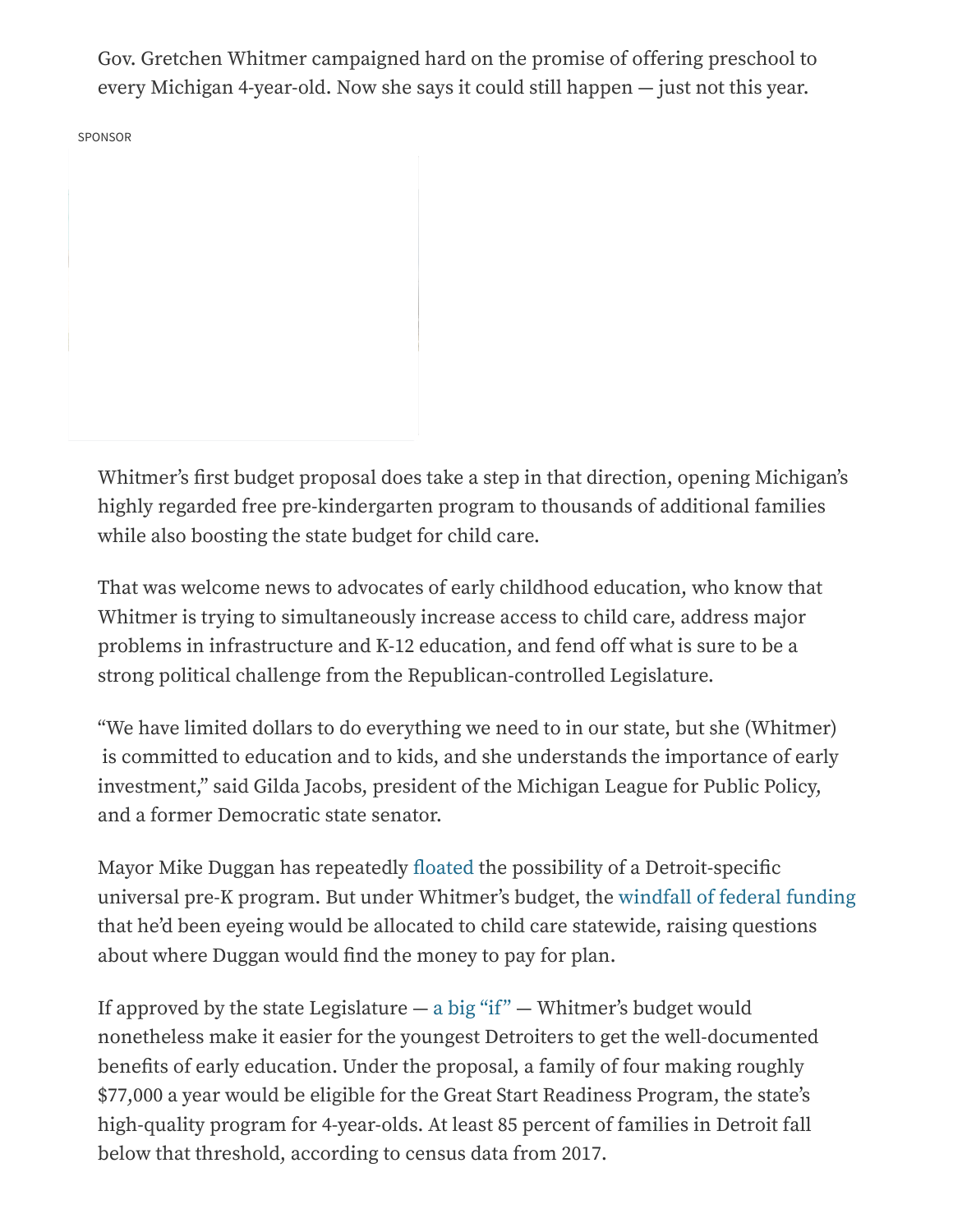"It's probably not the solution the mayor was looking for, as far as universal pre-K, but it's still more public dollars into our pre-K system, which is going to benefit Detroit and Detroit public schools," said Matt Gillard, president of Michigan's Children, an advocacy group.



Duggan did not mention pre-K in his State of the City address on Tuesday night. An adviser in the mayor's office with knowledge of his plans declined to comment.

A state-funded pre-K program solely for Detroit would likely face stiff opposition from Republican lawmakers, who control both chambers of the state Legislature. To reach every 4-year-old, the city would need to add 1,900 seats in pre-K programs at a cost of \$11 million, according to a memo obtained by the conservative news site Michigan Capitol Confidential.

That would be a big chunk of the \$85 million that Whitmer proposes to add to boost the state pre-K budget by 35 percent. Instead, she wants to use those funds statewide to help more families access pre-K, expanding the number of seats by 5,100. And, she wants to send more funding per pupil to preschool operators.

"I hope it's not the death knell for the conversation around of universal pre-K in Detroit," Gillard said. "I think that's a good conversation to have."

Whitmer's proposal also adds about \$30 million to expand access to child care programs for younger children. About half of the money would go to boosting pay for child care workers — part of an effort to help more child care providers keep their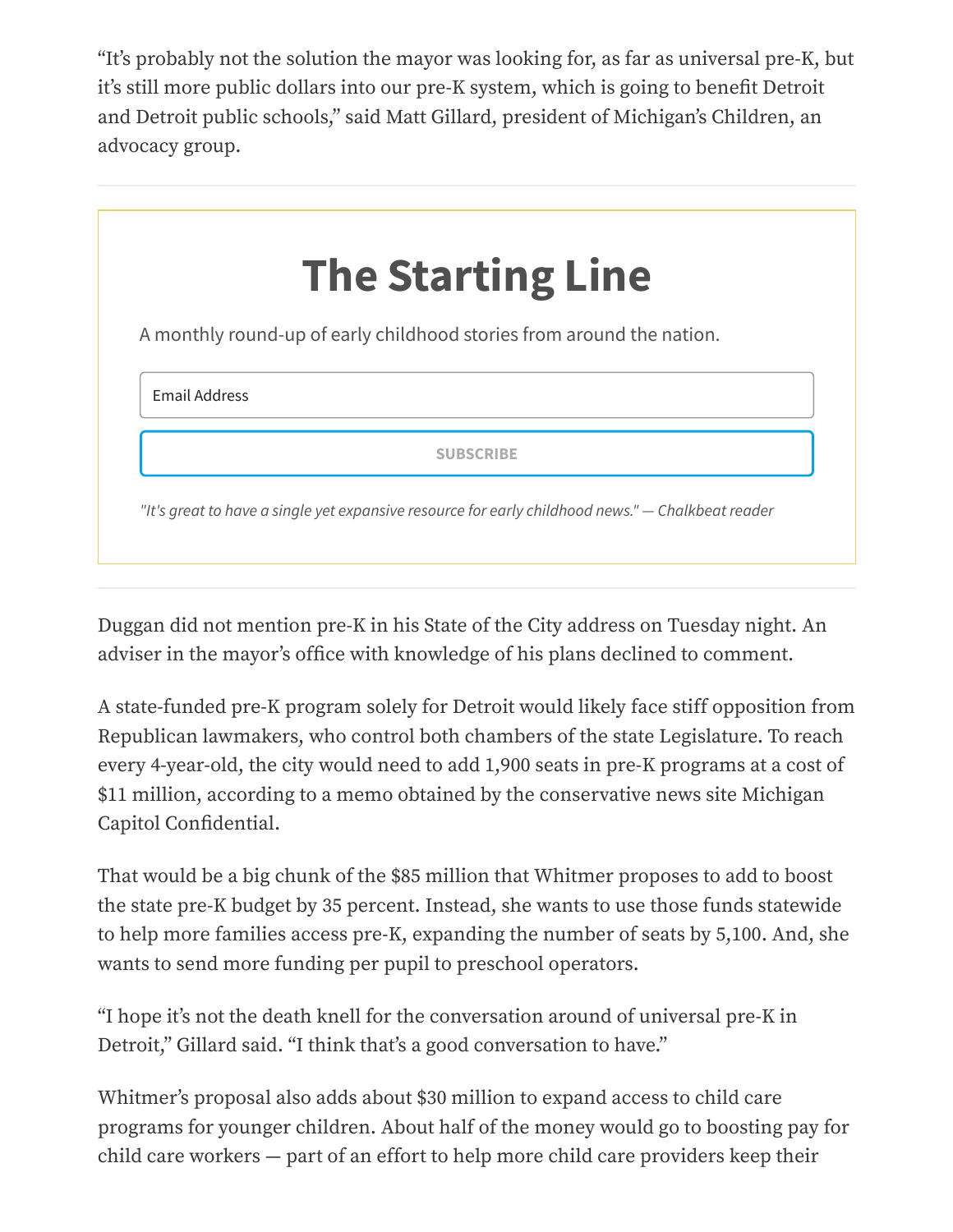doors open. Michigan lost about one-third of its child care providers from 2010 to 2017, according to Public Sector Consultants.

The other half would open a state funded program to families whose income is 140 percent of the federal poverty level, adding 2,000 families to the program.

Michigan previously ranked 49th in the nation for access to child care, and Whitmer's proposed change likely won't take the state out of the bottom ranks, Gillard said, but he said it's a start.

"We're a long way from the finish line," he said.

## **More in [Early childhood](https://chalkbeat.org/series/the-search-for-quality-and-equity-in-ece/)**

- It's good to be a baby [in Colorado,](https://chalkbeat.org/posts/co/2019/02/26/its-good-to-be-a-baby-in-colorado-new-report-shows/) new report shows
- New Colorado bill aims to keep [young students](https://chalkbeat.org/posts/co/2019/02/21/new-colorado-bill-aims-to-keep-young-students-in-school-even-after-they-misbehave/) in school  $-$  even after they misbehave
- As lawmakers consider major preschool [expansion,](https://chalkbeat.org/posts/co/2019/02/14/as-lawmakers-consider-major-preschool-expansion-colorado-providers-want-more-than-just-extra-seats/) Colorado providers want more than just extra seats
- How to help Chicago's younger learners? Mayoral [frontrunners](https://chalkbeat.org/posts/chicago/2019/02/11/how-to-help-chicagos-younger-learners-mayoral-frontrunners-skip-a-chance-to-say/) skip a chance to say.

**ByKoby [Levin](https://chalkbeat.org/author/klevin/)** [@LEVIN\\_KOBY](https://twitter.com/levin_koby) [KLEVIN@CHALKBEAT.ORG](mailto:klevin@chalkbeat.org)

IN THIS STORY: 2020 [BUDGET](https://chalkbeat.org/tag/2020-budget/), GOV. [GRETCHEN](https://chalkbeat.org/tag/gov-gretchen-whitmer/) WHITMER, GREAT START [READINESS](https://chalkbeat.org/tag/great-start-readiness-program/) PROGRAM

f

**View [Comments](https://chalkbeat.org/posts/detroit/2019/03/06/what-whitmers-budget-means-for-preschoolers-in-michigan-and-detroit/?comments=true#disqus_thread)**